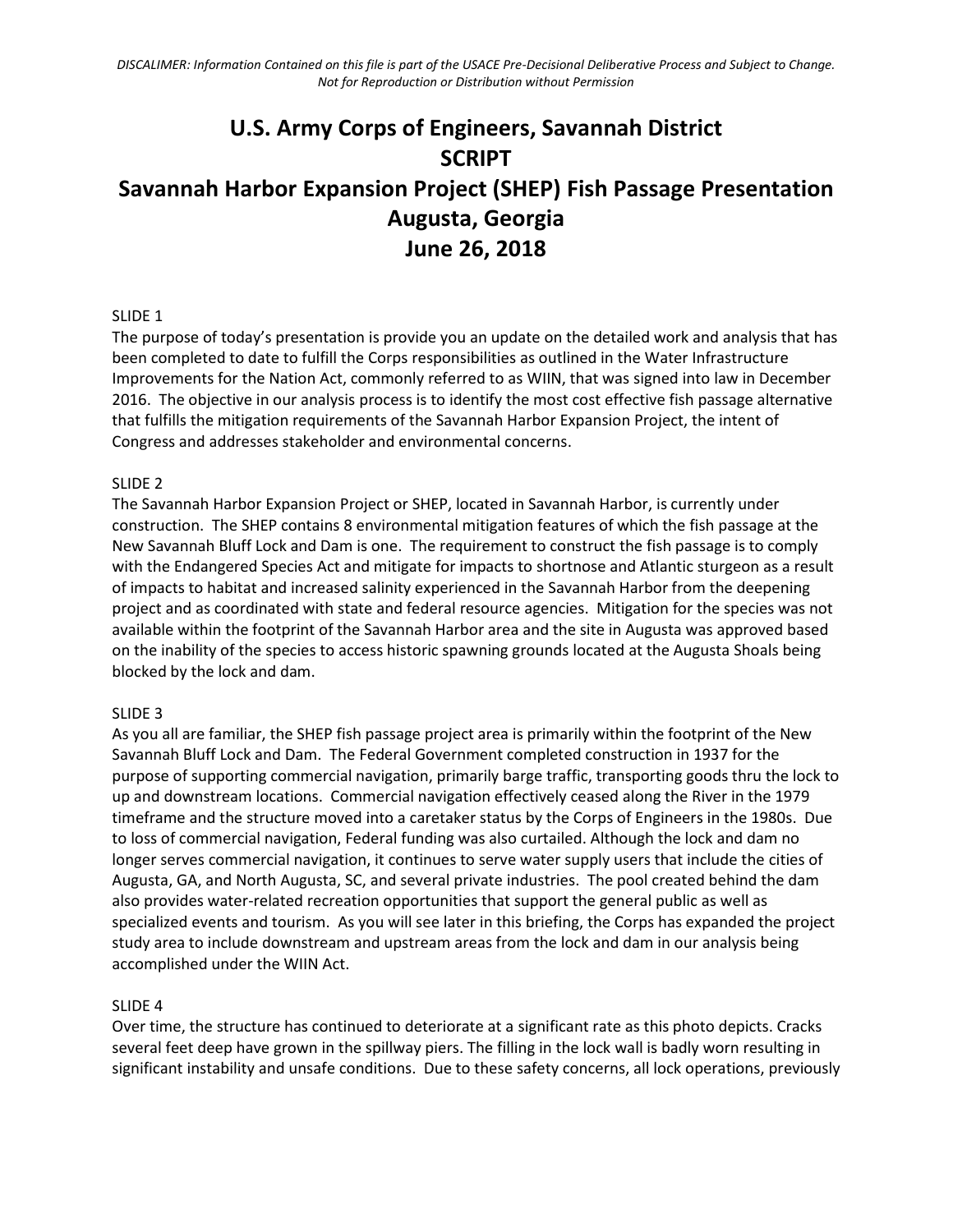used to support recreational traffic, ceased in 2014. Structural erosion continues to cause loss of lateral support along lock wall piers as identified in a Corps 2016 inspection.

#### SLIDE 5

Prior to the passing of the WIIN Act in 2016, the original fish passage construction plan under the SHEP (depicted here) effectively excavated and created a new river channel for the purpose of fish passage on the South Carolina side of the River around the lock and dam. This design included modifications to be made on dam gates 1 and 5 in order to achieve 100% of the river flows necessary for the fish passage to function properly. With the passing of the WIIN in 2016, this plan is no longer an authorized option.

#### SLIDE 6

The key tenets contained in the WIIN Act are summarized here. The law instructs the Corps to determine the best solution to construct an in-channel fish passage rather than an "around the structure" previously approved for the SHEP. The legislation does de-authorize the lock and dam which was a separate Federal Project and identifies the SHEP as the responsible project moving forward following approval of a recommended solution outlined in the WIIN. The legislation preserves the upstream pool for the purposes and function of water supply, navigation, and recreation, and provides the Corps with two options from which to develop suitable alternatives: 1) either repair the lock wall and modify the current structure as needed, or, 2) to remove the lock and dam after construction of an in-river fish passage structure that would continue to provide a pool for water supply and recreation. The next series of slides will describe the detailed work the Corps team has accomplished since enactment of the WIIN as well as a review of the Corps process and criteria in which each alternative will be evaluated and compared.

#### SLIDE 7

Immediately after passage of the WIIN Act in 2016, the Corps and the Savannah District began detailed preparations that would set the conditions from which to conduct a successful analysis and provide a cost effective recommendation for the construction of an in-river fish passage. The Savannah District issued a public scoping notice that ran from April to June 2017 that requested comments and input from the communities and area stakeholders. This process ensured that the Corps captured the major concerns of the public and as a result, over 680 comments were received with the two primary concerns expressed to continue to provide a sufficient pool for water supply and recreation as well as to consider and address flood impacts in our alternatives development. In addition, the District team conducted analysis of industrial water intake infrastructure upstream of the lock and dam, depth surveys of public and private docks, as well as multiple engineering surveys in the river (such as bathymetric, side-scan sonar, Multi-beam, and obstruction identification surveys) and included depth analysis of public. The professional engineering team has conducted extensive hydraulic modelling that will be discussed later in this briefing that resulted in the alternatives you will see in later slides that are still under evaluation.

#### SLIDE 8

This slide may seem a bit busy and the goal is to break it down and discuss the deliberate Corps process that is being followed that will lead the Corps to provide a recommended plan to identify a cost effective fish passage alternative and the current timeline that we are working under.

Moving from left to right, as previously discussed, the Savannah District conducted public scoping from April-June of last year. We then went into the information gathering phase that included the scheduling of required surveys in the river to give us the most up to date conditions from which to begin to build our list of potential alternatives as well as making detailed assessments of upstream facilities and permitted water intake infrastructure. To this end, our professional engineers modelled over 33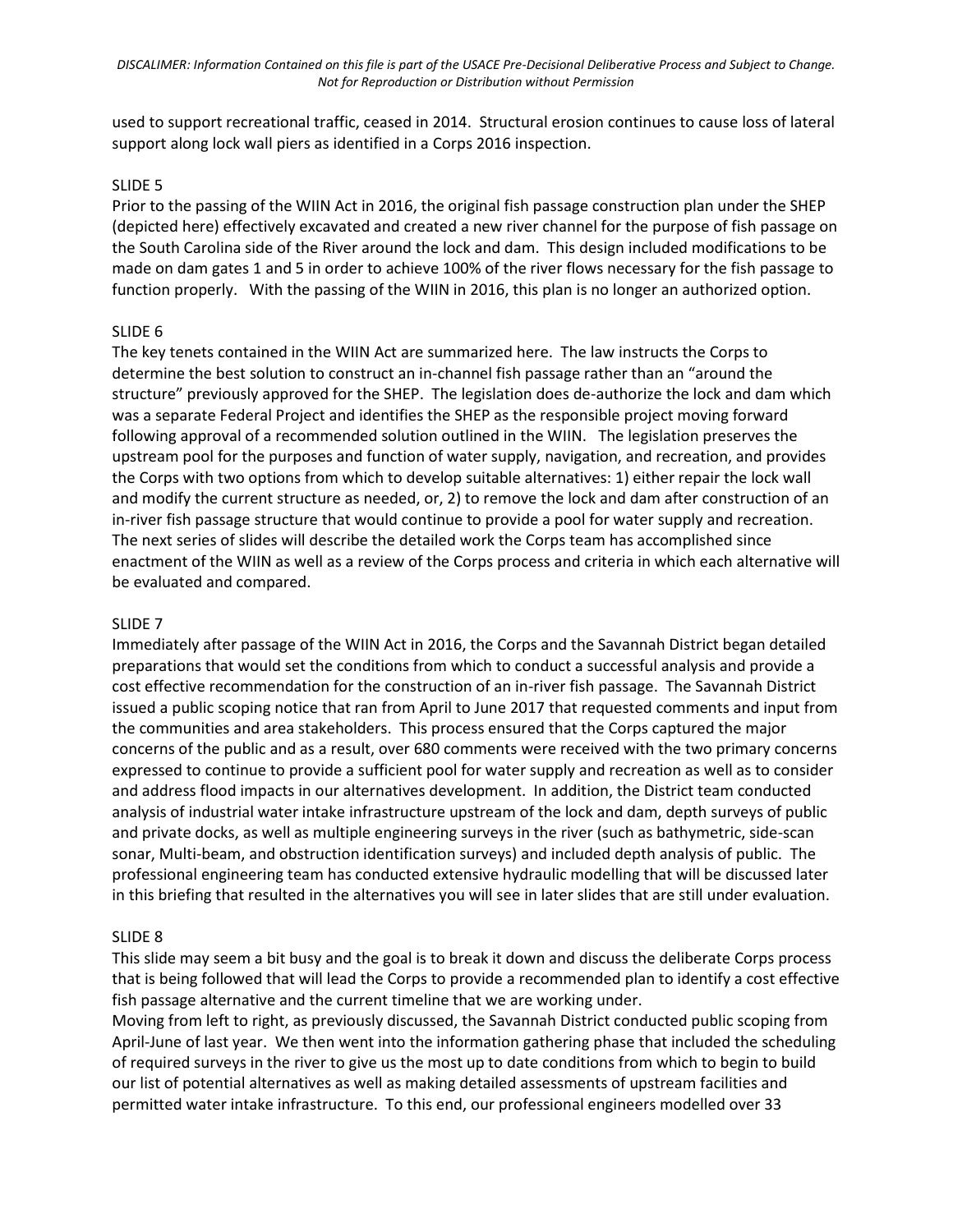*DISCALIMER: Information Contained on this file is part of the USACE Pre-Decisional Deliberative Process and Subject to Change. Not for Reproduction or Distribution without Permission*

different alternative scenarios throughout the project area that included extensive flood analysis that resulted in the team narrowing those 33 potential alternatives down to the final array of alternatives you will see today. The primary factor in eliminating previous alternatives was a result of flood impacts that would affect residential and commercial structures upstream. In concert with our resource agency partners, we have included endangered species experts on our team that have collaborated and provide input to each of our alternative concept designs. Experts from NOAA fisheries on our team include a Sturgeon Recovery Coordinator, a Fisheries Biologist, and a Professional Fish Passage Design Engineer.

Where we are currently in our schedule is in the process of concluding final upstream permitted water intake calculations and assessing any impacts from obstructions in the river such as the training walls that are located upstream between the cities of Augusta, GA, and North Augusta, SC, that were constructed over 100 years ago to assist commercial navigation along the Augusta side of the river. We will then be in a position to compare each of the final alternatives against evaluation criteria I will discuss next. We anticipate to complete our comparisons analysis by the fall of this year and select a draft recommend plan. At the draft recommended plan stage, we are required to conduct independent agency reviews as well as obtain approval of our higher headquarters, South Atlantic Division, to release the draft report and findings for public review and comments – currently projected for the winter 2019 timeframe. In addition to the public comment period, the report will concurrently undergo an Independent External Peer Review conducted by a firm comprised of academic and fish passage experts from outside the Corps before the report is forwarded for final approval.

#### SLIDE 9

Each of the final alternatives being studied are compared based on evaluation criteria that is directly derived from the WIIN legislation and shown here.

Fish Passage - First and foremost the recommended plan must fulfill the mitigation requirement of the SHEP to successfully be able to pass fish. All alternatives must facilitate the passing of shortnose sturgeon, Atlantic sturgeon, and other migratory fish in accordance with SHEP's mitigation requirement

Cost – The analysis must consider the most cost-effective solution and compare it to what would have been the cost of the original fish passage plan approved in 2014 under the SHEP. And it is important to note that the most cost-effective solution is not necessarily the least costly. Each alternative is compared to the original SHEP cost around the structure and the cost analysis includes construction cost, total project costs and the average annualized cost per year for that alternative. (real estate, construction, operation and maintenance). The federal share of the cost of the selected alternative shall not be greater than the cost of construction of the original SHEP approved plan to repair the lock and dam and construct a fish passage around the structure. The current estimated cost for the SHEP WRDA 2014 fish passage is approximately \$63 million (which includes necessary repairs to the lock and dam in order for the fish passage to function as designed).

Navigation – This criteria specifies to maintain the functionality of recreational navigation uses (in the pool and downstream). (Note only: Neither commercial navigation nor a connection between the pool and the river downstream were in existence on Dec. 16, 2016).

Water Supply – Maintains the ability to withdraw water from the pool for all water users who depended on the pool as a water supply source.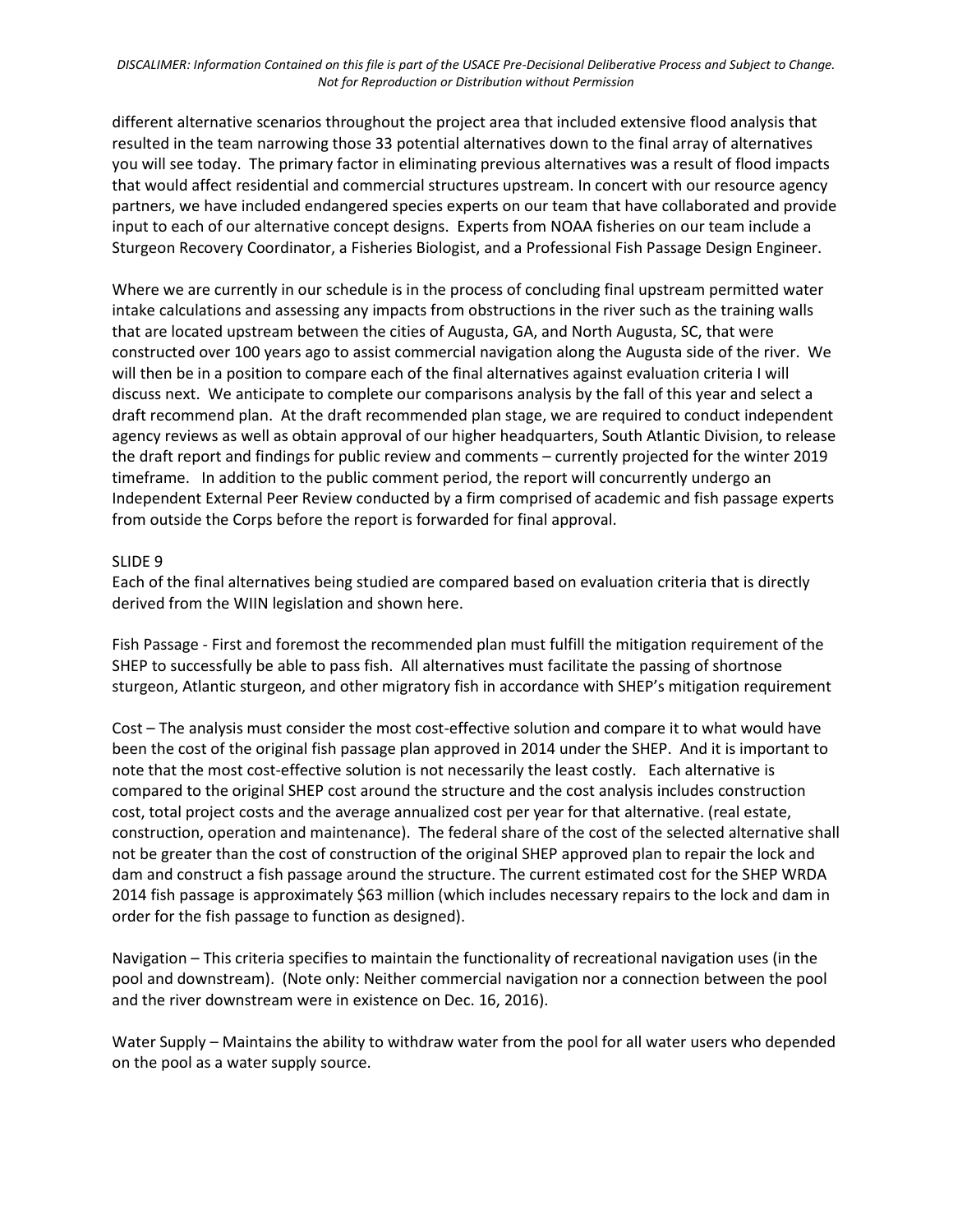Recreation – Includes all recreational uses in the pool and downstream of the lock and dam. (Note: The Corps includes in this process the identification/determination of any impacts to recreational facilities such as public marinas, ramps, and homeowner docks the alternative may have.

# SLIDE 10

How will the Corps compare and evaluate each alternative against the criteria I just described? Shown here is an example of an evaluation matrix which is part of the Corps deliberative process from which to follow in determining a recommended plan/solution. The intent is to prohibit individual preferences from being subjectively inserted to influence an outcome.

Each alternative is assessed based on each defined and approved criteria I discussed on the preceding slide. Independent values are entered for each resulting in a total score. The risks associated with the alternatives are applied as another measure used to confirm the selection of a recommended plan.

At this time, we will transition from the Corps processes that I have covered to a more in depth discussion of the Engineering process behind our alternative analysis. The next series of engineering technical slides will discuss in detail the extensive and exhaustive work that been completed to date as we work to complete our report. The information presented will describe an introduction to our modelling effort and detail each of the final alternatives in real life like visual renderings to aid in the understanding of the concepts contained in each of them.

# SLIDE 11

- The Savannah District conducted extensive hydraulic modeling of over 33 alternative scenarios ultimately narrowing the final alternatives to five:
	- $\triangleright$  Using the approved FEMA 2003 1D HEC-2 model for the 100- and 500-year flood event levels (FEMA's model for potential flood impacts to development)
	- $\triangleright$  Developed a HEC-RAS 2D model to provide increased resolution of flood impacts at the 2, 5, and 10-year flood event levels
- Detailed hydraulics analysis of permitted upstream water intake infrastructure

• Upstream bathymetric, side-scan sonar, multi-beam, and obstruction identification surveys Coordination with NOAA/NMFS on the species and all alternatives concept designs, USFWS on the Fish and Wildlife Coordination Act Report (FWCAR), and GA and SC State Historic Preservation Offices

Project designs and impacts will also be coordinated with the Georgia and SC State Historic Preservation Offices and federally-recognized tribes to comply with the National Historic Preservation Act.

As a note, the structure is historically significant and eligible for the National Register of Historic Places because of its association with historic trends/events in American history (transportation history) and engineering. The lock and dam possesses important associations with a long-term cooperative effort by the USACE and the City of Augusta, Georgia to improve commercial navigation along the river. The dam and lock structure retains a high degree of architectural/engineering integrity. Physical changes to the lock and dam have been minimal since its completion in 1937.

1) FEMA stick figure model was not geo-referenced, built primarily for large flood events (100-year Base Flood Elevation), and relatively coarse.

# SLIDE 12

2) USACE geo-referenced the FEMA model and used it for high-level screening of project alternatives, but the model was not suitable for the detailed analysis required for this project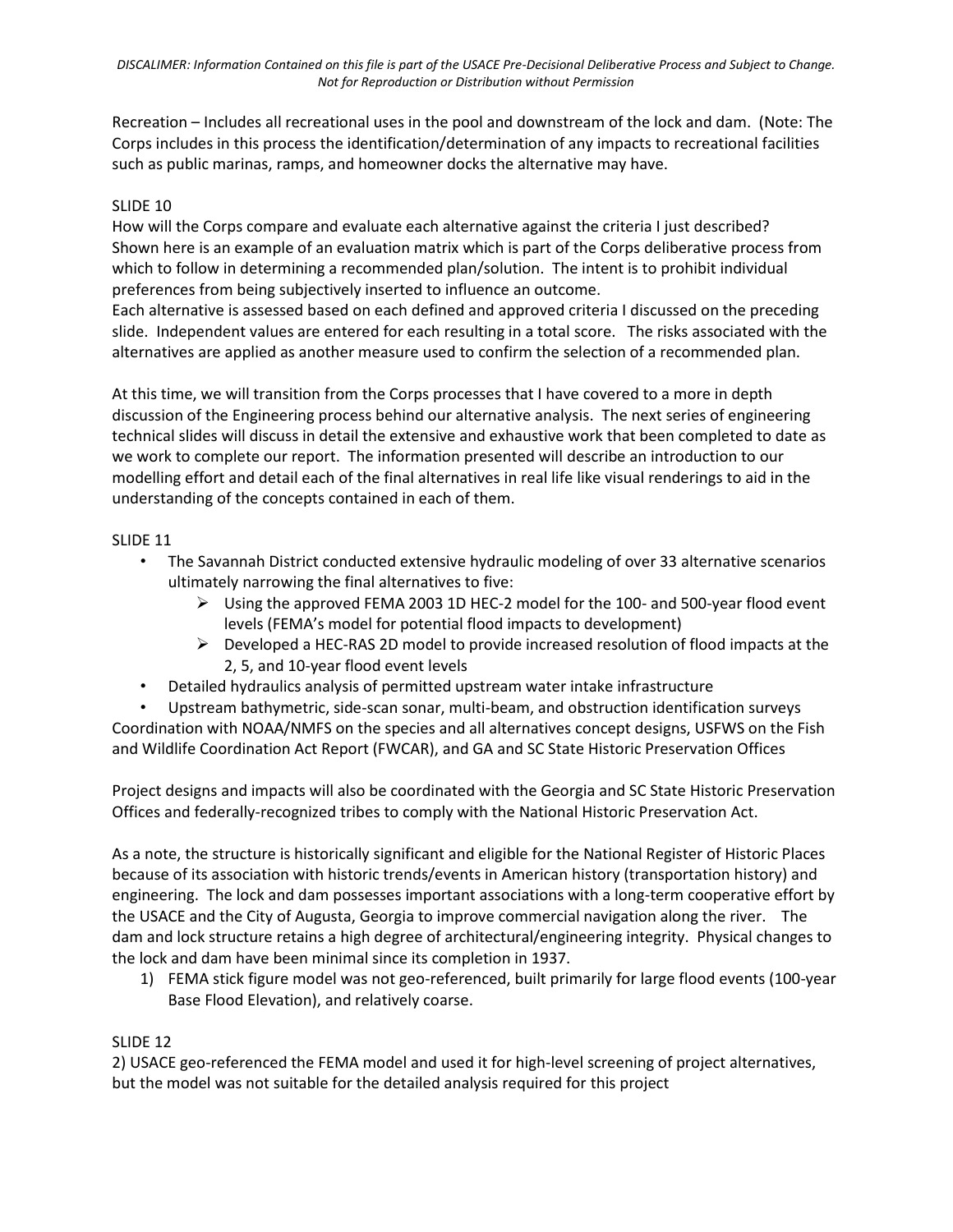## SLIDE 13

3) It was determined that a new model would be required, focusing on the area-of-interest, from just south of NSBL&D to the Augusta Shoals 20 miles to the north.

## SLIDE 14

4) 1-meter resolution LiDAR data were obtained for the overbank areas in Aiken and Richmond counties. This included the leveed area of the City of Augusta.

### SLIDE 15

5) Channel bathymetry data were obtained by the Savannah District operations division, with cross sections taken on average every 1,000ft and more closely spaced around hydraulically significant features (e.g. bridges and NSBL&D).

## SLIDE 16

6) A detailed bathymetric survey of the training wall near 5th Street Bridge and other submerged features was also conducted. The LiDAR, river cross sections, and training wall survey were combined to create a new terrain used in the detailed HEC-RAS 2D model. Slight modifications to the terrain were made in the vicinity of NSBL&D to reflect with-project conditions (e.g. Dam removal, rock-weir structure, bypass channel, etc.), as appropriate.

## SLIDE 17

7) A 2D HEC-RAS model was created, and included a representation of the Augusta Levee. The model extents from the Shoals to ten miles downstream of the dam, and includes the leveed portion of the City of Augusta, though the levee was not overtopped for any flood events considered. An inflow hydrograph (e.g. releases from Thurmond) was used as a model input to determine water surface elevations and flooding extents for the "with" and "without-project" conditions.

#### SLIDE 18

8) This inundation map shows depth in the overbank areas for a hypothetical 10-year flood event. Channel capacity near Augusta is around the 2-year event. Detailed information for any location in the study area can be extracted from the model, including: water surface elevation, depth, velocity, flooding extent, number of parcels flood, etc.

#### SLIDE 19

- Once the model is built, we have to determine what storm events or releases from the dam we should consider.
- This slide illustrates how we define average flows in the river through the study area that pass through the lock and dam. We looked at the historic flow record from a gage that the USGS maintains at the lock and dam and we calculated that 23% of the time flows were less than 5,000 cubic feet per second (cfs), and 31% of the time flows were greater than 8,000 cfs. Therefore 5,000 cfs is the low end of average and 8,000 cfs is the high end of average.
- Flows normally fall in the middle of these two numbers. For reference, in the river today we are close to this 5000 cfs flow condition; last week we were up much higher with all the rain we had in the upper portion of the basin.
- The lowest flows we would expect to see are closer 3600 cfs. These are rare, drought flow conditions that we don't expect to see often.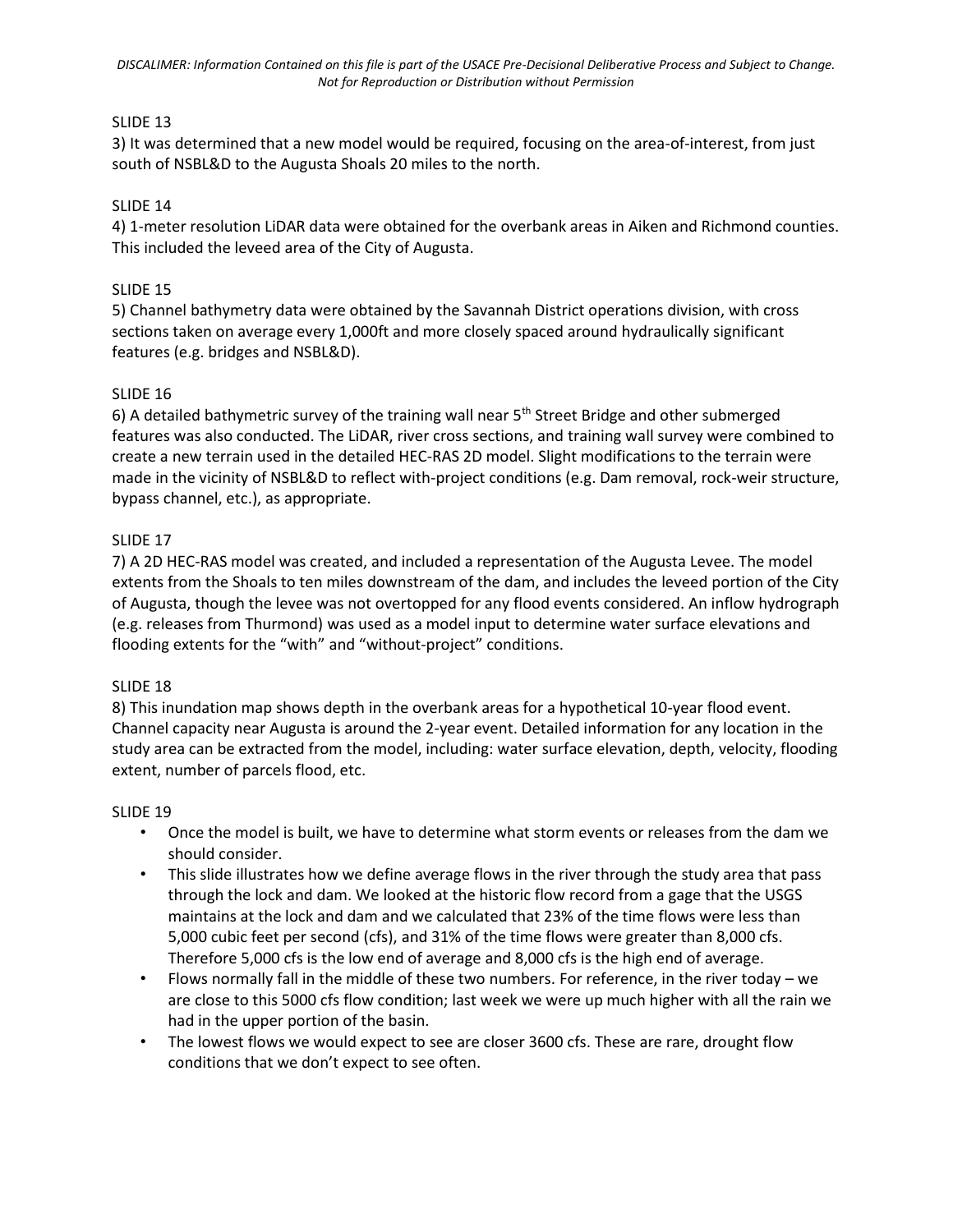- However, because we have a really detailed model built we can and have evaluated all of these flow conditions from the low end to the high end. Typical flows and rare flows so that we fully capture any impacts from our alternatives.
- For the purpose of graphical illustration in the next several slides the water levels for the alternatives we are considering are associated with these flow conditions of 5,000 cfs or 8000 cfs.

## SLIDE 20

- This slide provides a little more insight into the river system and is a screen capture that we took from our model. The tan area on the bottom of the image describes the bottom of the channel as you move from the lock and dam on the left of the image to about 15 miles up-river in North Augusta.
- The orange band shows the water surface elevations of the pool behind the lock and dam. You can see how the lock and dam backs up the water upstream.
- You'll notice at the lock and dam this band is at its widest and as you move up-river it narrows. This narrowing as you move up river shows how the impact of the dam on the water levels is reduced as you move further and further away from the dam. Another way to describe how this wedge narrows is that the depth attenuates as you move upstream. Or the impacts of the dam itself are reduced.
- The additional lines on the graphic are the pool levels for each of the alternatives. Again, you can see how when you move away from the dam the depths attenuate and the impact of the dam itself is reduced.
- The point here is that the further upstream we move away from the dam, the more you will see a decrease in impacts to the pool level with each alternative.

#### SLIDE 21

- Now we will step through the final alternatives that we have spent the better part of the past year developing with the use of our computer models.
- These alternatives are all conceptual at this point. When we started this effort we began with more than 30 alternatives and we've narrowed that to 7 for final consideration.
- During our development of each of these alternatives we worked with our federal partners at NOAA/National Marine Fisheries, USFWS on the concept designs to be sure these designs were suitable for a variety of fish.
- As we move forward our project designs will also be coordinated with the Georgia and SC State Historic Preservation Offices and federally-recognized tribes to comply with the National Historic Preservation Act.

As a side note, the New Savannah Bluff Lock and Dam is historically significant, it's over 80 years old, and is eligible for the National Register of Historic Places because of it is part of our American history- from its engineering design, to how it was constructed, to the its use in transportation of goods between Augusta and Savannah. And we understand that to many it is somewhat of a monument to a way of life and the structure itself has remain largely unchanged since its completion in 1937.

So we do understand the significance of the structure both historically and how many benefit today from the pool it creates, but we also have direction in the WIIN Act to consider alternatives as we look ahead to the future.

So let's step through these alternatives shown as artist renderings of our engineering drawings.

SLIDE 22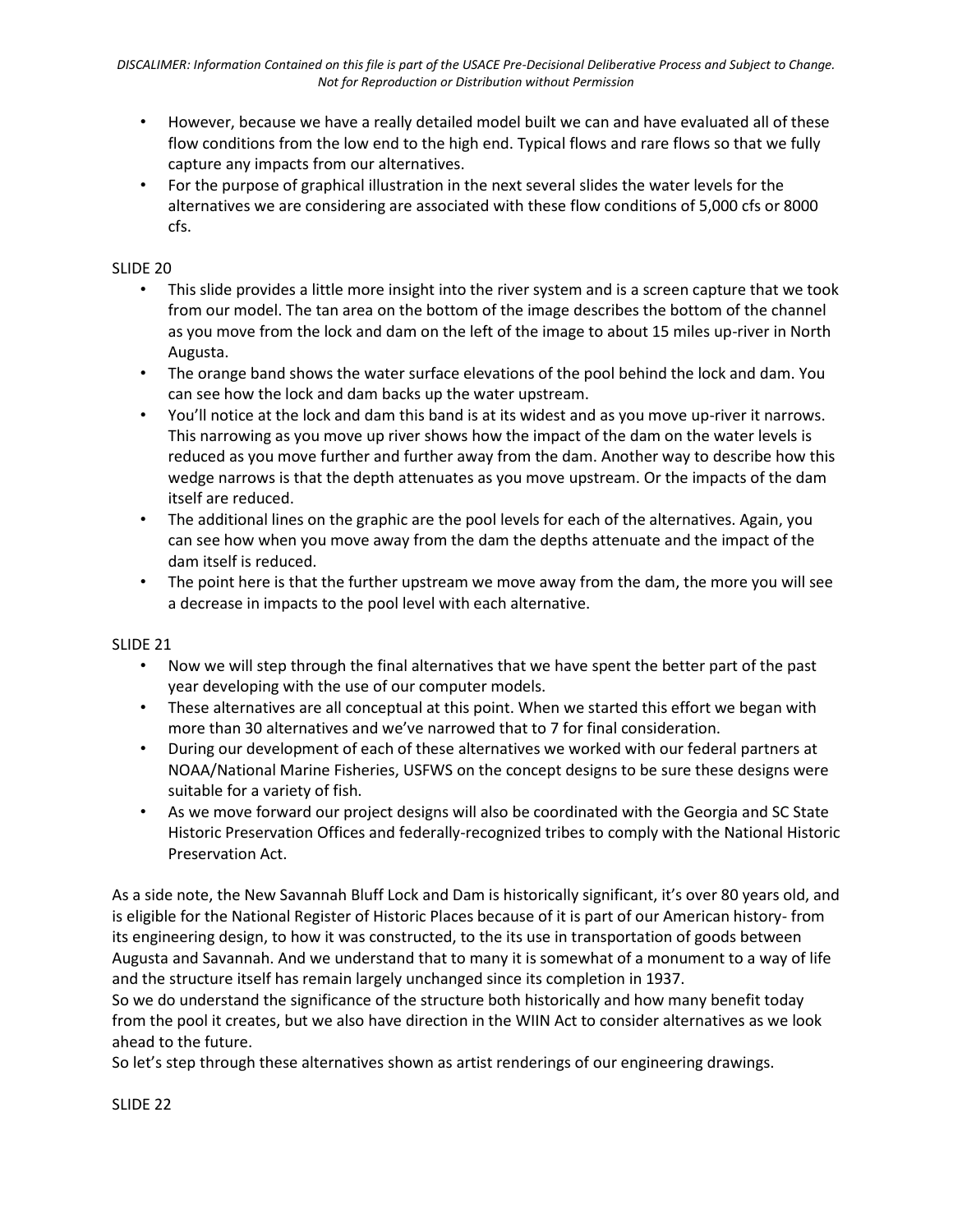Here we have an alternative that retains the dam and riverside lock wall with a fish passage structure on the Georgia side of the river.

This fish passage would require removal of the lock, the lock gates, and a portion of the bank adjacent to the lock.

A large portion of the park and the boat ramp would remain unaffected.

This alterative would require repairs to the lock wall and the dam itself from the gates to the extensive cracking in the concrete piers.

# SLIDE 23

Under this alternative we would expect to see the depths at the  $5<sup>th</sup>$  street Bridge to be about 11 ft. deep under a low-average flow of 5000 cfs, which is shown in the orange line.

The blue band represents the current operating conditions and these are the range of depths you would expect to see today – between 10 and 13 ft. deep.

## SLIDE 24

The next alternative is a fixed crest weir. This alternative requires full removal of the lock and dam from bank to bank and down to the concrete foundation and construction of the fish passage structure up to a fixed crest weir that holds the pool in place.

This alternative dramatically changes the landscape to a more natural condition mimicking the shoals further upstream.

Again, a large portion of the park and the boat ramp would remain unaffected.

## SLIDE 25

Under this alternative we would expect to see the depths at the  $5<sup>th</sup>$  street Bridge to be about 9 ft. deep under a low-average flow of 5000 cfs, which is shown by the gray line.

Again the blue band represents the current operating conditions and these are the range of depths you would expect to see today – between 10 and 13 ft. deep.

#### SLIDE 26

In this alternative, fixed weir with floodplain, we have the same fish passage and weir structure in the river; requiring complete removal of the lock and dam from bank to bank to its foundation. But we also have a floodplain bench. Which is basically removal of a large portion of earth adjacent to the bank that would allow flows to pass around the structure rather than stacking behind it.

This alternative impacts the park area as well as the existing boat ramp which we would mitigate for by building a new ramp just upstream.

# SLIDE 27

Under this alternative we would expect to see the depths at the  $5<sup>th</sup>$  street Bridge to be about 10 ft. deep under a low-average flow of 5000 cfs, which is shown by the yellow line.

Again the blue band represents the current operating conditions and these are the range of depths you would expect to see today – between 10 and 13 ft. deep.

# SLIDE 28

In this alternative, fixed weir with dry floodplain, we have a very similar alternative to the previous project but the elevations of the fixed weir and the floodplain bench vary. Again, this alternative requires complete removal of the lock and dam from bank to bank to its foundation.

And, this alternative impacts the park area as well as the existing boat ramp which we would mitigate for by building a new ramp just upstream.